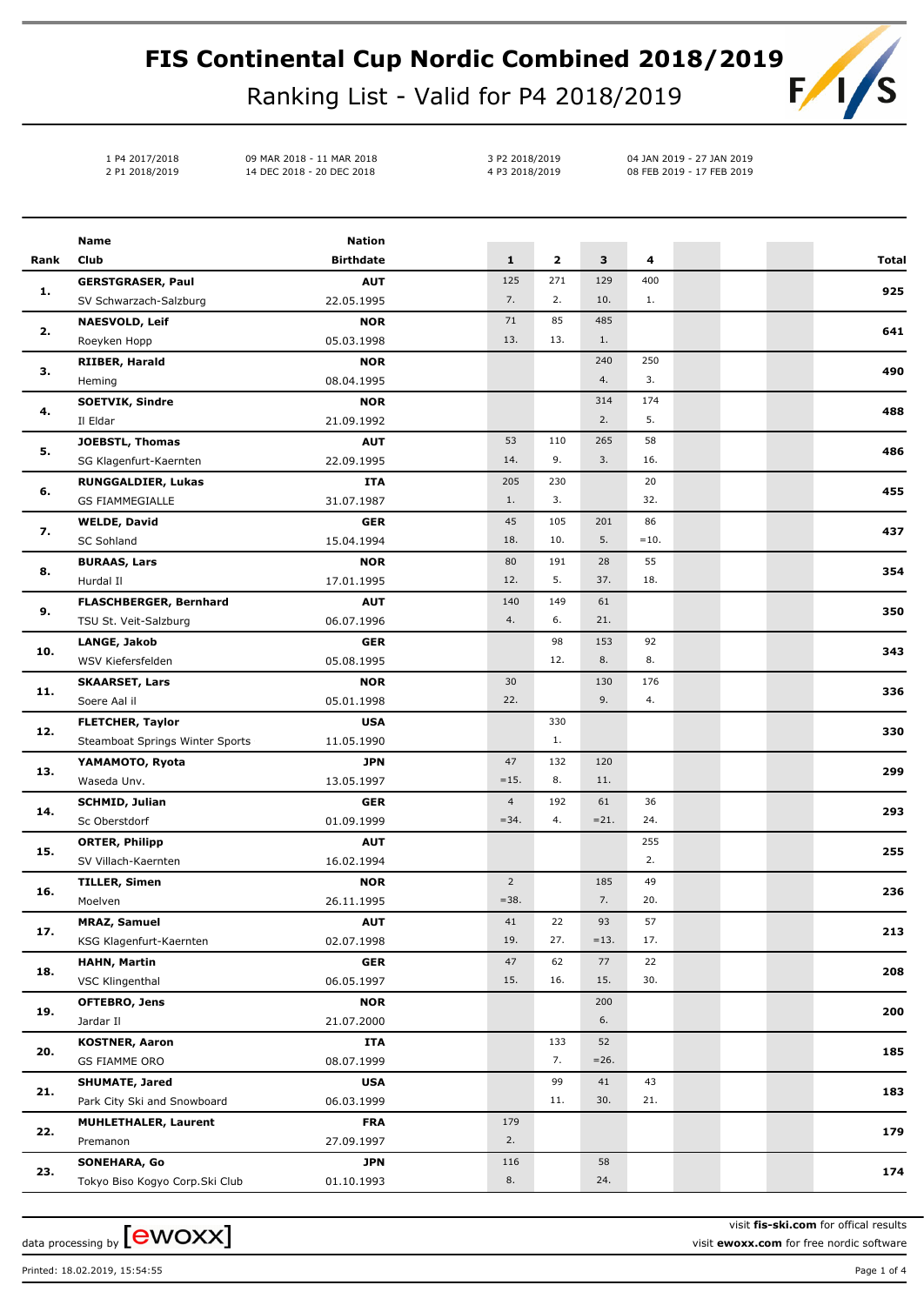|         | Name                                                | Nation                   |                       |                         |              |           |  |              |
|---------|-----------------------------------------------------|--------------------------|-----------------------|-------------------------|--------------|-----------|--|--------------|
| Rank    | Club                                                | <b>Birthdate</b>         | $\mathbf{1}$          | $\overline{\mathbf{2}}$ | 3            | 4         |  | <b>Total</b> |
| 24.     | <b>DEUSCHL, Christian</b>                           | <b>AUT</b>               |                       | 11                      | 67           | 94        |  |              |
|         | Nordic Team Absam-Tirol                             | 20.04.1997               |                       | $=30.$                  | 16.          | 7.        |  | 172          |
|         | KIMURA, Kodai                                       | <b>JPN</b>               | 46                    | 76                      | 30           |           |  |              |
| 25.     | Hanawa High School                                  | 06.06.2001               | 17.                   | 15.                     | 34.          |           |  | 152          |
|         | SHIMIZU, Aguri                                      | <b>JPN</b>               | 132                   |                         | 19           |           |  |              |
| 26.     | Euglena Ski Club                                    | 09.03.1992               | 5.                    |                         | $=45.$       |           |  | 151          |
|         | <b>SKOGLUND, Aleksander</b>                         | <b>NOR</b>               |                       |                         | 65           | 86        |  |              |
| $= 26.$ | Molde Og omegn if                                   | 06.05.1999               |                       |                         | 18.          | 10.       |  | 151          |
|         |                                                     |                          |                       |                         |              |           |  |              |
| 28.     | <b>KVARSTAD, Simen</b>                              | <b>NOR</b>               |                       |                         | 114<br>12.   | 31<br>25. |  | 145          |
|         | Byaasen Il                                          | 23.03.2000               |                       |                         |              |           |  |              |
| 29.     | YAHIN, Ernest                                       | <b>RUS</b>               | 143                   |                         |              |           |  | 143          |
|         | SDUSHOR 33 Ufa                                      | 09.01.1991               | 3.                    |                         |              |           |  |              |
| 30.     | <b>SIMON, Tobias</b>                                | <b>GER</b>               | 132                   |                         |              |           |  | 132          |
|         | SZ Breitnau                                         | 15.08.1992               | $=5.$                 |                         |              |           |  |              |
| 31.     | <b>JOHANSEN, Truls</b>                              | <b>NOR</b>               |                       |                         | 63           | 61        |  | 124          |
|         | Elverum Hopp                                        | 26.06.1991               |                       |                         | 19.          | 14.       |  |              |
| 32.     | <b>RETTENEGGER, Thomas</b>                          | <b>AUT</b>               | $\overline{2}$        |                         | 66           | 55        |  | 123          |
|         | TSU St. Veit im Pongau-Salzburg                     | 05.02.2000               | $= 38.$               |                         | 17.          | $=18.$    |  |              |
| 33.     | <b>LEHNERT, Luis</b>                                | <b>GER</b>               |                       |                         | 93           | 25        |  | 118          |
|         | Wsv Oberaudorf                                      | 12.06.2000               |                       |                         | 13.          | 27.       |  |              |
|         | <b>MOCZARSKI, Justin</b>                            | <b>GER</b>               |                       | 78                      | 11           | 23        |  |              |
| 34.     | Sk Winterberg                                       | 11.05.1998               |                       | 14.                     | 55.          | 28.       |  | 112          |
|         | DENDA, Hidefumi                                     | <b>JPN</b>               | 88                    | 21                      |              |           |  |              |
| 35.     | Waseda Unv.                                         | 16.12.1997               | 10.                   | 28.                     |              |           |  | 109          |
|         | <b>KARHUMAA, Wille</b>                              | <b>FIN</b>               | 11                    | 42                      | 54           |           |  |              |
| 36.     | Ounasvaaran Hiihtoseura                             | 07.06.2000               | 29.                   | 21.                     | 25.          |           |  | 107          |
|         | <b>DAGN, Florian</b>                                | <b>AUT</b>               | 38                    |                         |              | 67        |  |              |
| 37.     | Kitzbueheler Ski Club - KSC                         | 10.12.1999               | 20.                   |                         |              | 13.       |  | 105          |
|         | <b>GERARD, Antoine</b>                              | <b>FRA</b>               |                       |                         |              | 100       |  |              |
| 38.     | <b>US Ventron</b>                                   | 15.06.1995               |                       |                         |              | 6.        |  | 100          |
|         | <b>WEBER, Terence</b>                               | GER                      | 96                    |                         |              |           |  |              |
| 39.     | SSV Geyer                                           | 24.09.1996               | 9.                    |                         |              |           |  | 96           |
|         | <b>SKOGLUND, Andreas</b>                            | <b>NOR</b>               |                       |                         |              | 90        |  |              |
| 40.     | Molde Og omegn if                                   | 22.03.2001               |                       |                         |              | 9.        |  | 90           |
|         | <b>BUFFARD, Hugo</b>                                | <b>FRA</b>               | 86                    |                         |              |           |  |              |
| 41.     | Les Rousses                                         | 12.07.1994               | 11.                   |                         |              |           |  | 86           |
|         | KOPP, Tim                                           | <b>GER</b>               | 10                    | 36                      | 39           |           |  |              |
| 42.     | VSC Klingenthal                                     | 11.02.1999               | 30.                   | 23.                     | 31.          |           |  | 85           |
|         |                                                     |                          |                       |                         |              | 85        |  |              |
| $=42.$  | <b>VRHOVNIK, Vid</b><br>Ssk Velenje                 | <b>SLO</b><br>12.07.1999 |                       |                         |              | 12.       |  | 85           |
|         |                                                     |                          | $2^{\circ}$           | 55                      | 25           |           |  |              |
| 44.     | <b>KETTUNEN, Atte</b><br>Jyvaeskylae Ski club       | <b>FIN</b><br>11.01.2000 | 38.                   | 19.                     | $=40.$       |           |  | 82           |
|         |                                                     |                          |                       |                         |              |           |  |              |
| 45.     | <b>HUETTEL, Simon</b><br>Wsv 1922 weissenstadt      | <b>GER</b><br>04.08.1999 |                       | 41<br>22.               | 16<br>49.    | 19<br>34. |  | 76           |
|         |                                                     |                          |                       |                         |              |           |  |              |
| 46.     | <b>MAIERHOFER, Manuel</b><br><b>GS FIAMMEGIALLE</b> | <b>ITA</b>               | $\overline{4}$<br>34. |                         | 39<br>$=31.$ | 29<br>26. |  | 72           |
|         |                                                     | 17.12.1992               |                       |                         |              |           |  |              |
| $= 46.$ | <b>VALLET, Edgar</b>                                | <b>FRA</b>               | 13<br>28.             |                         |              | 59<br>15. |  | 72           |
|         | <b>CSR Pontarlier</b>                               | 26.06.2000               |                       |                         |              |           |  |              |
| 48.     | <b>MACH, David</b>                                  | <b>GER</b>               |                       | 56                      | 15           |           |  | 71           |
|         | Tsv Buchenberg                                      | 14.05.2000               |                       | 18.                     | 50.          |           |  |              |
| 49.     | <b>IVANOV, Vitalii</b>                              | <b>RUS</b>               | 21                    | 25                      | 18           | 5         |  | 69           |
|         | S Peterburg KOR 1 TSSP Karelia                      | 22.10.1998               | 24.                   | 26.                     | 48.          | 44.       |  |              |
| 50.     | <b>RETTENEGGER, Stefan</b>                          | <b>AUT</b>               |                       |                         | 23           | 42        |  | 65           |
|         | SK Saalfelden                                       | 03.02.2002               |                       |                         | 42.          | 23.       |  |              |
| 51.     | <b>PFORDTE, Maximilian</b>                          | <b>GER</b>               |                       |                         | 49           | 15        |  | 64           |
|         | WSV Gruena.                                         | 25.06.1998               |                       |                         | 29.          | 35.       |  |              |

data processing by **[CWOXX]** 

visit **fis-ski.com** for offical results visit **ewoxx.com** for free nordic software

Printed: 18.02.2019, 15:54:55 Page 2 of 4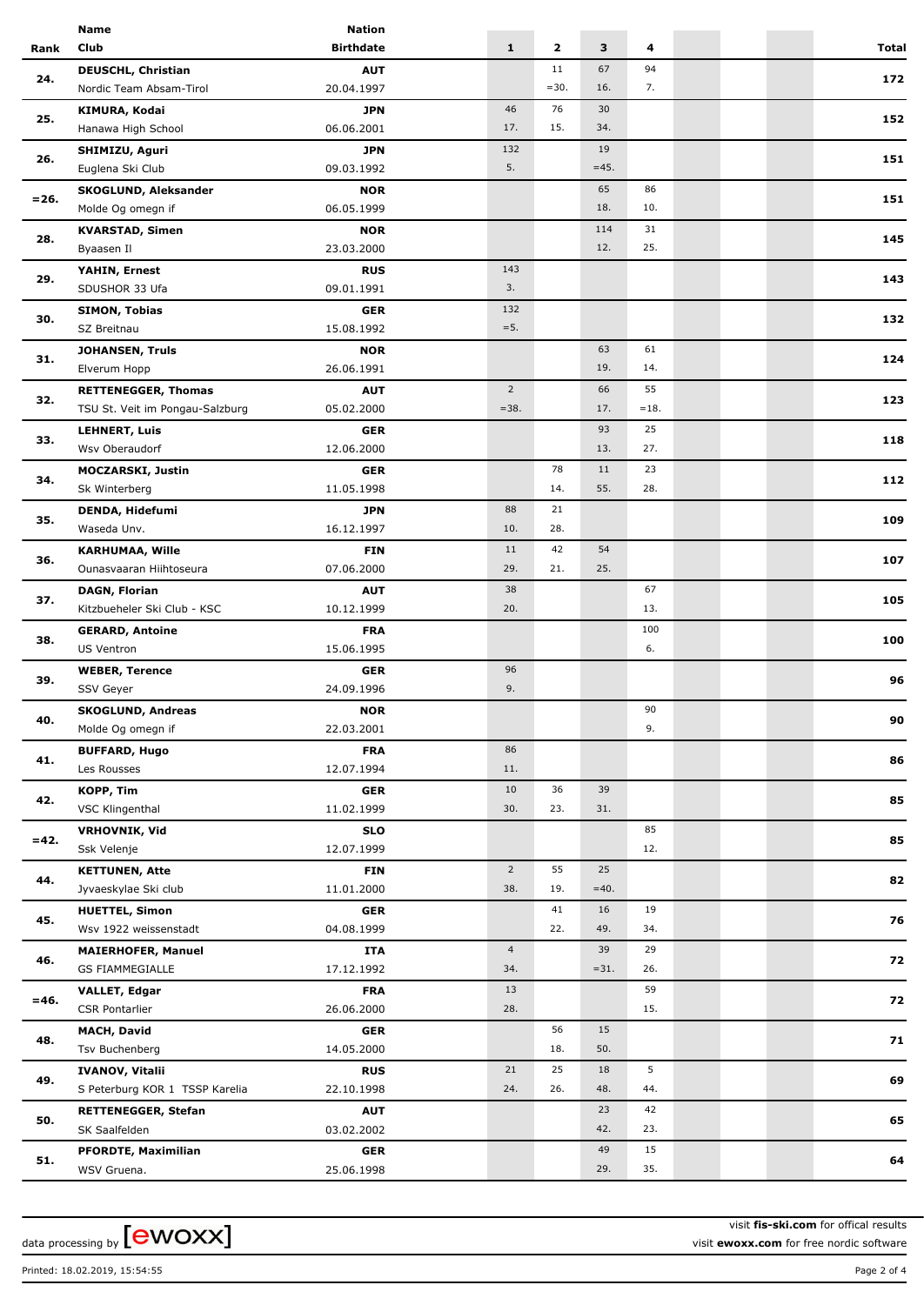|         | <b>Name</b>                                             | <b>Nation</b>    |                |              |         |                 |  |              |
|---------|---------------------------------------------------------|------------------|----------------|--------------|---------|-----------------|--|--------------|
| Rank    | Club                                                    | <b>Birthdate</b> | $\mathbf{1}$   | $\mathbf{2}$ | 3       | 4               |  | <b>Total</b> |
| 52.     | <b>DANEK, Lukas</b>                                     | <b>CZE</b>       |                |              | 62      |                 |  |              |
|         | ASO Dukla Liberec                                       | 19.09.1997       |                |              | 20.     |                 |  | 62           |
|         | GOOD, Jasper                                            | <b>USA</b>       |                | 61           |         |                 |  |              |
| 53.     | Steamboat Springs Winter Sports                         | 10.05.1996       |                | 17.          |         |                 |  | 61           |
|         | <b>LAMPARTER, Johannes</b>                              | <b>AUT</b>       |                |              | 60      |                 |  |              |
| 54.     | Nordic Team Absam                                       | 08.11.2001       |                |              | 23.     |                 |  | 60           |
|         | <b>TERZER, Dominik</b>                                  | <b>AUT</b>       |                |              | 50      | $7^{\circ}$     |  |              |
| 55.     | Nordic Team Absam-Tirol                                 | 19.09.1999       |                |              | 28.     | $=41.$          |  | 57           |
|         |                                                         |                  |                |              |         |                 |  |              |
| 56.     | <b>BUZZI, Raffaele</b>                                  | <b>ITA</b>       |                |              | 52      |                 |  | 52           |
|         | CS CARABINIERI                                          | 17.07.1995       |                |              | 26.     |                 |  |              |
| $= 56.$ | <b>SKODJEREITE, Petter</b>                              | <b>NOR</b>       |                |              | 29      | 23              |  | 52           |
|         | Stordal II                                              | 03.02.1999       |                |              | 35.     | $= 28.$         |  |              |
| 58.     | LOOMIS, Ben                                             | <b>USA</b>       |                | 46           |         |                 |  | 46           |
|         | Flying Eagles ski club                                  | 09.06.1998       |                | 20.          |         |                 |  |              |
| 59.     | <b>WELDE, Jonas</b>                                     | <b>GER</b>       |                |              |         | 43              |  | 43           |
|         | Sc Sohland                                              | 12.03.1998       |                |              |         | $= 21.$         |  |              |
|         | <b>TEELING, Max</b>                                     | <b>AUT</b>       |                |              | 20      | 20              |  |              |
| 60.     | SC Bischofshofen                                        | 29.08.1999       |                |              | 44.     | $=32.$          |  | 40           |
|         | <b>EINKEMMER, Manuel</b>                                | <b>AUT</b>       |                |              | 25      | 14              |  |              |
| 61.     | WSV Woergl                                              | 23.06.2001       |                |              | 40.     | 36.             |  | 39           |
|         | <b>RAINER, Marc</b>                                     | <b>AUT</b>       | 19             |              | 19      |                 |  |              |
| 62.     | SK Saalfelden-Salzburg                                  | 22.09.1999       | 26.            |              | 45.     |                 |  | 38           |
|         | <b>PASHAEV, Alexander</b>                               | <b>RUS</b>       | $\overline{4}$ |              | 33      |                 |  |              |
| 63.     | St.Petersburg SHVSM po ZVS.                             | 06.12.1997       | $= 34.$        |              | 33.     |                 |  | 37           |
|         |                                                         | <b>USA</b>       | 35             |              |         |                 |  |              |
| 64.     | <b>SCHUMANN, Stephen</b><br>Park City Ski and Snowboard | 14.03.2000       | 21.            |              |         |                 |  | 35           |
|         |                                                         |                  |                |              |         |                 |  |              |
| 65.     | <b>MASTIEV, Samir</b>                                   | <b>RUS</b>       | 20             |              | 14      |                 |  | 34           |
|         | Ekaterinburg Dinamo                                     | 13.01.1993       | 25.            |              | 52.     |                 |  |              |
| 66.     | <b>REPONEN, Perttu</b>                                  | <b>FIN</b>       |                | 32           |         |                 |  | 32           |
|         | Kiteen Urheilijat                                       | 18.02.2002       |                | 24.          |         |                 |  |              |
| 67.     | <b>VAXELAIRE, Lilian</b>                                | <b>FRA</b>       |                | 19           | 9       | 3               |  | 31           |
|         | S.C xonrupt                                             | 04.02.1998       |                | 29.          | $= 57.$ | $=47.$          |  |              |
| 68.     | <b>TAKEHANA, Daimatsu</b>                               | <b>JPN</b>       |                |              | 29      |                 |  | 29           |
|         | Tokai Unv.Sapporo Senior High Sc                        | 13.09.2001       |                |              | $=35.$  |                 |  |              |
|         | <b>BEREND, Ben</b>                                      | <b>USA</b>       |                | 28           |         |                 |  |              |
| 69.     | University of New Mexico Ski Tean                       | 29.06.1995       |                | 25.          |         |                 |  | 28           |
|         | KARHUMAA, Waltteri                                      | <b>FIN</b>       |                |              | 28      |                 |  |              |
| $=69.$  | Ounasvaara Ski club                                     | 07.06.2002       |                |              | $= 37.$ |                 |  | 28           |
|         | NIITTYKOSKI, Otto                                       | <b>FIN</b>       |                |              | 28      |                 |  |              |
| $=69.$  | Ylistaron Kilpaveljet                                   | 13.03.2001       |                |              | $= 37.$ |                 |  | 28           |
|         | <b>BARKOV, Viacheslav</b>                               | <b>RUS</b>       | 27             |              |         |                 |  |              |
| 72.     | SDUSHOR UOR 2 MOSCOW                                    | 28.02.1992       | 23.            |              |         |                 |  | 27           |
|         | PARK, Jeun                                              | <b>KOR</b>       |                | 11           | 11      |                 |  |              |
| 73.     |                                                         | 11.03.1993       |                | $=30.$       | $= 55.$ |                 |  | 22           |
|         |                                                         |                  |                |              |         |                 |  |              |
| 74.     | <b>FLATLA, Kasper</b>                                   | <b>NOR</b>       |                |              |         | 21<br>31.       |  | 21           |
|         | Jardar II                                               | 22.02.1999       |                |              |         |                 |  |              |
| $= 74.$ | <b>MAIER, Jonas</b>                                     | <b>GER</b>       |                |              | 9       | 12              |  | 21           |
|         | Sc Waldau                                               | 06.07.1999       |                |              | $= 57.$ | 40.             |  |              |
| $= 74.$ | <b>ZEMEK, David</b>                                     | <b>CZE</b>       |                |              | 21      |                 |  | 21           |
| 77.     | ASO Dukla                                               | 20.09.1999       |                |              | 43.     |                 |  |              |
|         | <b>BRECL, Gasper</b>                                    | <b>SLO</b>       | 6              |              | 6       | $7\overline{ }$ |  | 19           |
|         | Ssk Velenje                                             | 18.11.1999       | 32.            |              | 63.     | 41.             |  |              |
|         | <b>TWARDOSZ, Pawel</b>                                  | <b>POL</b>       |                |              | 19      |                 |  | 19           |
| $= 77.$ | Pks Olimpijczyk gilowice                                | 11.03.1998       |                |              | $=45.$  |                 |  |              |
|         | <b>SARC, Leon</b>                                       | <b>SLO</b>       | 18             |              |         |                 |  |              |
| 79.     | <b>Ssk Menges</b>                                       | 28.05.1996       | 27.            |              |         |                 |  | 18           |
|         |                                                         |                  |                |              |         |                 |  |              |

data processing by **[CWOXX]** 

visit **fis-ski.com** for offical results visit **ewoxx.com** for free nordic software

Printed: 18.02.2019, 15:54:55 Page 3 of 4